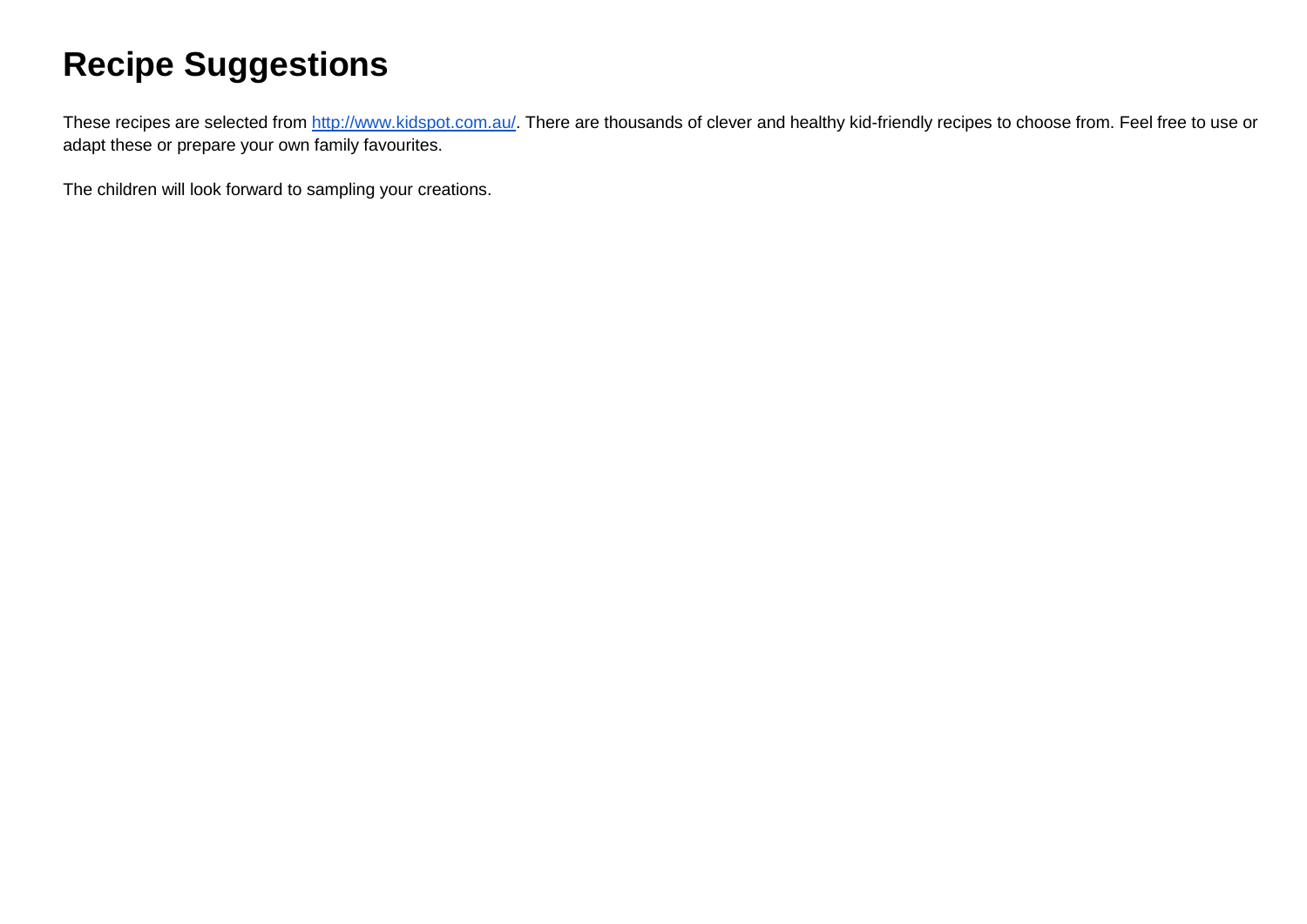# **Savoury [Pizza Pinwheels](http://www.kidspot.com.au/kitchen/recipes/pizza-pinwheels-463)**

Make a simple dough and fill with your chosen pizza toppings.



| <b>Prep Time</b> | <b>Cook Time</b> | <b>Makes</b> |
|------------------|------------------|--------------|
| $20 \text{ min}$ | 25 min           | 12           |

# **[Easy Pizza Pinwheels](http://www.kidspot.com.au/kitchen/recipes/lunch-box-pizza-pinwheels-3549)**

Use puff pastry for really easy scrolls. Double the recipe to make 24



| <b>Prep Time</b> | <b>Cook Time</b> | <b>Makes</b> |
|------------------|------------------|--------------|
| $10 \text{ min}$ | 20 min           | 12           |

#### **[Cheese and Vegemite Pinwheels](http://www.kidspot.com.au/kitchen/recipes/cheese-and-vegemite-pinwheels-2393)**

#### Use puff pastry for really easy scrolls.



| <b>Prep Time</b>                      | <b>Cook Time</b> | <b>Makes</b> |
|---------------------------------------|------------------|--------------|
| $10 \text{ min}$                      | $20 \text{ min}$ | 24           |
| <b>Cheese and Tomato Finger Puffs</b> |                  |              |

These cheesy puffs are quick and easy and look fantastic. You can have them ready in 20 minutes and they're just as good cold as they are hot. Delish!



| <b>Prep Time</b> | <b>Cook Time</b> | <b>Makes</b> |
|------------------|------------------|--------------|
| $10 \text{ min}$ | $20 \text{ min}$ | 48           |

# **[Mini Quiches](http://www.bestrecipes.com.au/recipe/Morgans-Mini-Quiches-L777.html)**

Quick and easy mini- quiches.



| <b>Prep Time</b>           | <b>Cook Time</b> | <b>Makes</b> |
|----------------------------|------------------|--------------|
| 5 min                      | 25 min           | 48           |
| <b>Egey Choose Scrolle</b> |                  |              |

#### **[Easy Cheese Scrolls](http://www.kidspot.com.au/kitchen/recipes/cheese-rolls-12)**

.

Just three ingredients and you've got yourself a lunch box savoury snack! This easy recipe uses frozen puff pastry, tomato paste and grated cheese to make a surefire kid hit

| <b>Prep Time</b> | <b>Cook Time</b> | <b>Makes</b> |
|------------------|------------------|--------------|
| $10 \text{ min}$ | $20 \text{ min}$ | 24           |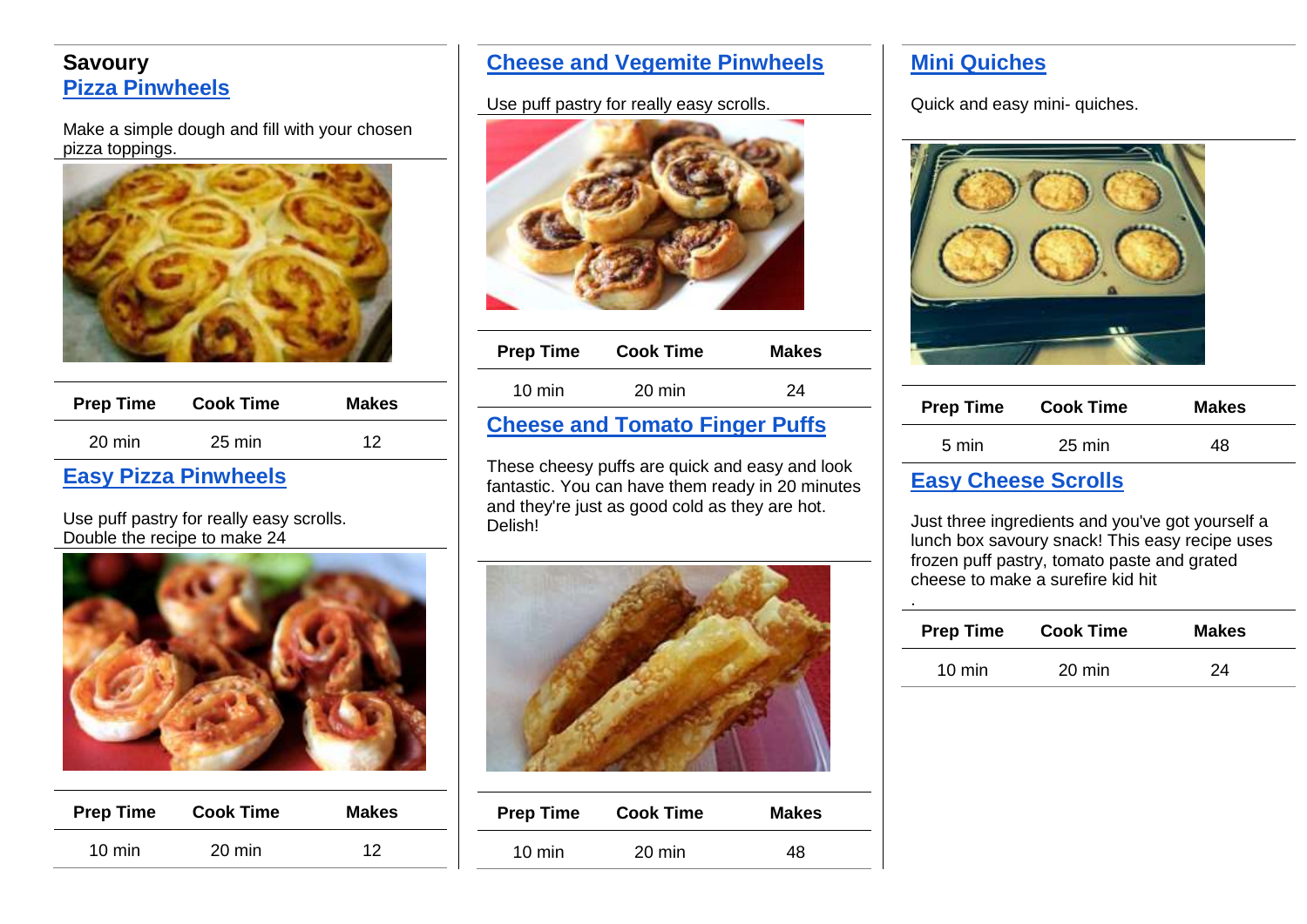# **[Zucchini Quiche](http://www.bestrecipes.com.au/recipe/Zucchini-Quiche-L1803.html)**

One bowl recipe with easy measurements. Use a muffin pan for individual quiches or make a large quiches and slice.



| <b>Prep Time</b> | <b>Cook Time</b> | <b>Makes</b> |
|------------------|------------------|--------------|
| $15 \text{ min}$ | 60 min           | 24           |

# **[One Cup Quiche](http://www.bestrecipes.com.au/recipe/One-Cup-Quiche-L2122.html)**

One bowl recipe with easy measurements. Use a muffin pan for individual quiches or make a large quiches and slice.



| <b>Prep Time</b> | <b>Cook Time</b> | <b>Makes</b> |
|------------------|------------------|--------------|
| $15 \text{ min}$ | 60 min           | 24           |

# **Quick Mini Quiches**

These quick and easy quiches are sure to be a hit.



| <b>Prep Time</b> | <b>Cook Time</b>                     | <b>Makes</b> |
|------------------|--------------------------------------|--------------|
| $10 \text{ min}$ | $30 \text{ min}$                     | 12           |
|                  | <b>Mini Ham and Zucchini Quiches</b> |              |

The pastry base on these quiches will give a great crunch..



| <b>Prep Time</b> | <b>Cook Time</b> | <b>Makes</b> |
|------------------|------------------|--------------|
| $10 \text{ min}$ | $15 \text{ min}$ | 24           |
|                  |                  |              |

# **[Savoury Muffins](http://www.kidspot.com.au/kitchen/recipes/savoury-muffins-1742)**

These delicious savoury muffins are a great meal on the run and go well in kids' and adults' lunch boxes. They are easy to whip up, and once you master this recipe, you will be able to make savoury muffins from whatever you have on hand.



| <b>Prep Time</b> | <b>Cook Time</b> | <b>Makes</b> |
|------------------|------------------|--------------|
| $10 \text{ min}$ | $20 \text{ min}$ | 12           |

#### **[Cheese and Bacon Muffins](http://www.kidspot.com.au/kitchen/recipes/cheese-and-bacon-muffins-4036)**

These fluffy savoury muffins are great any time of day. The children are sure to enjoy them,



| <b>Prep Time</b> | <b>Cook Time</b> | <b>Makes</b> |
|------------------|------------------|--------------|
| 20 min           | 25 min           | 12           |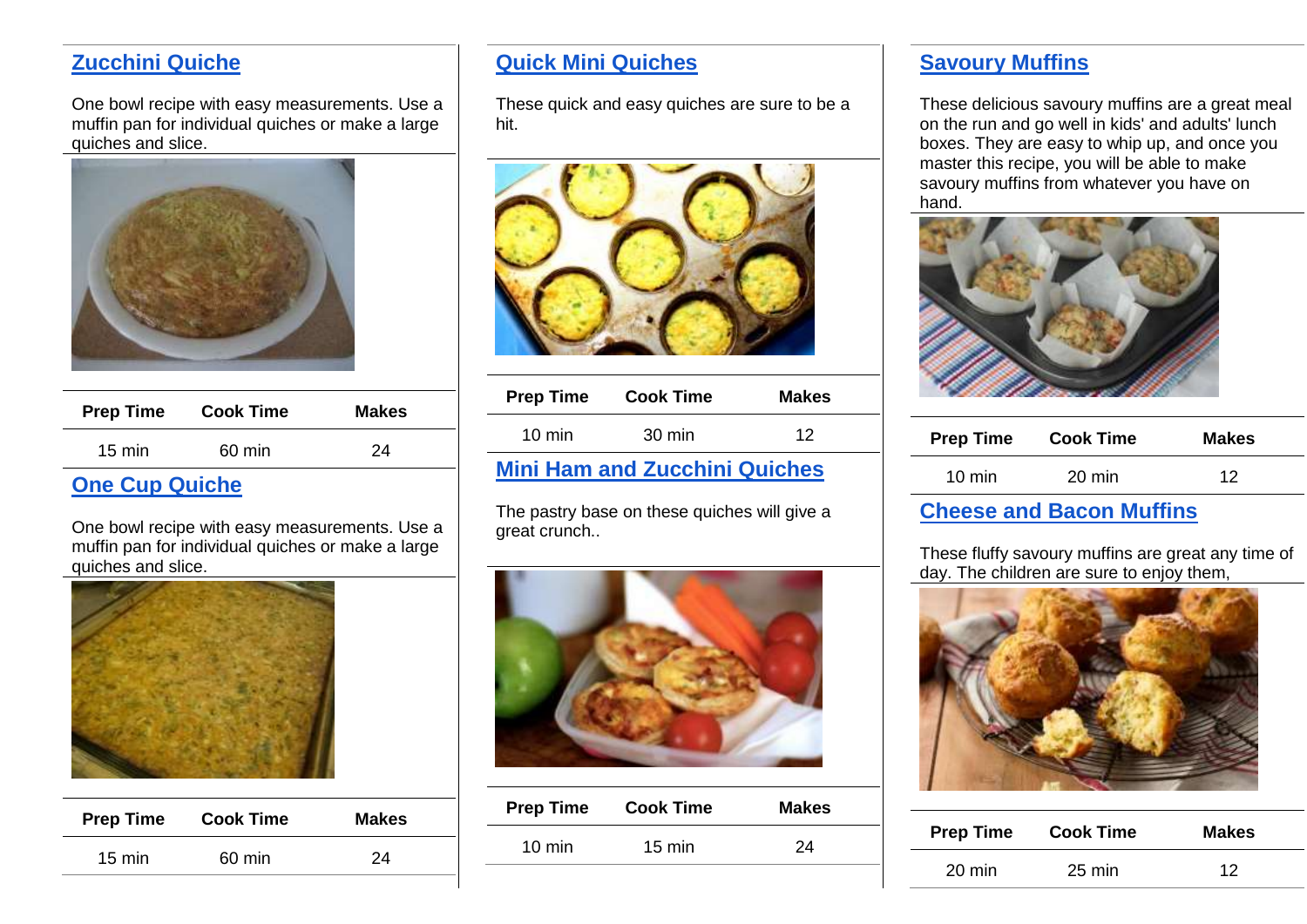# **[Corn and Cheese Savoury Muffins](http://www.kidspot.com.au/kitchen/recipes/corn-and-cheese-savoury-muffins-3642)**

These versatile corn and cheese savoury muffins are the perfect snack.



| <b>Prep Time</b>                | <b>Cook Time</b> | <b>Makes</b> |
|---------------------------------|------------------|--------------|
| 35 min                          | 20 min           | 12           |
| <b>All control of the state</b> |                  |              |

#### **Cheese Twists**

These cheese twists are a great snack.



| <b>Prep Time</b> | <b>Cook Time</b> | <b>Makes</b> |
|------------------|------------------|--------------|
| 5 min            | $10 \text{ min}$ | 20           |
|                  |                  |              |

# **[Vegetable Pikelets](http://www.kidspot.com.au/kitchen/recipes/vegetable-pikelets-2002)**

These savoury vegetable pikelets are full of hidden veggies that the kids won't see. A great idea for a healthy snack..



| <b>Prep Time</b> | <b>Cook Time</b> | <b>Makes</b> |
|------------------|------------------|--------------|
| 5 min            | $10 \text{ min}$ | 12           |

# **Corn Pikelets**

These corn pikelets are a great nutritious snack. You can triple the batch and freeze some for later.



| <b>Prep Time</b> | <b>Cook Time</b> | <b>Makes</b> |
|------------------|------------------|--------------|
| $5 \text{ min}$  | $10 \text{ min}$ | 12           |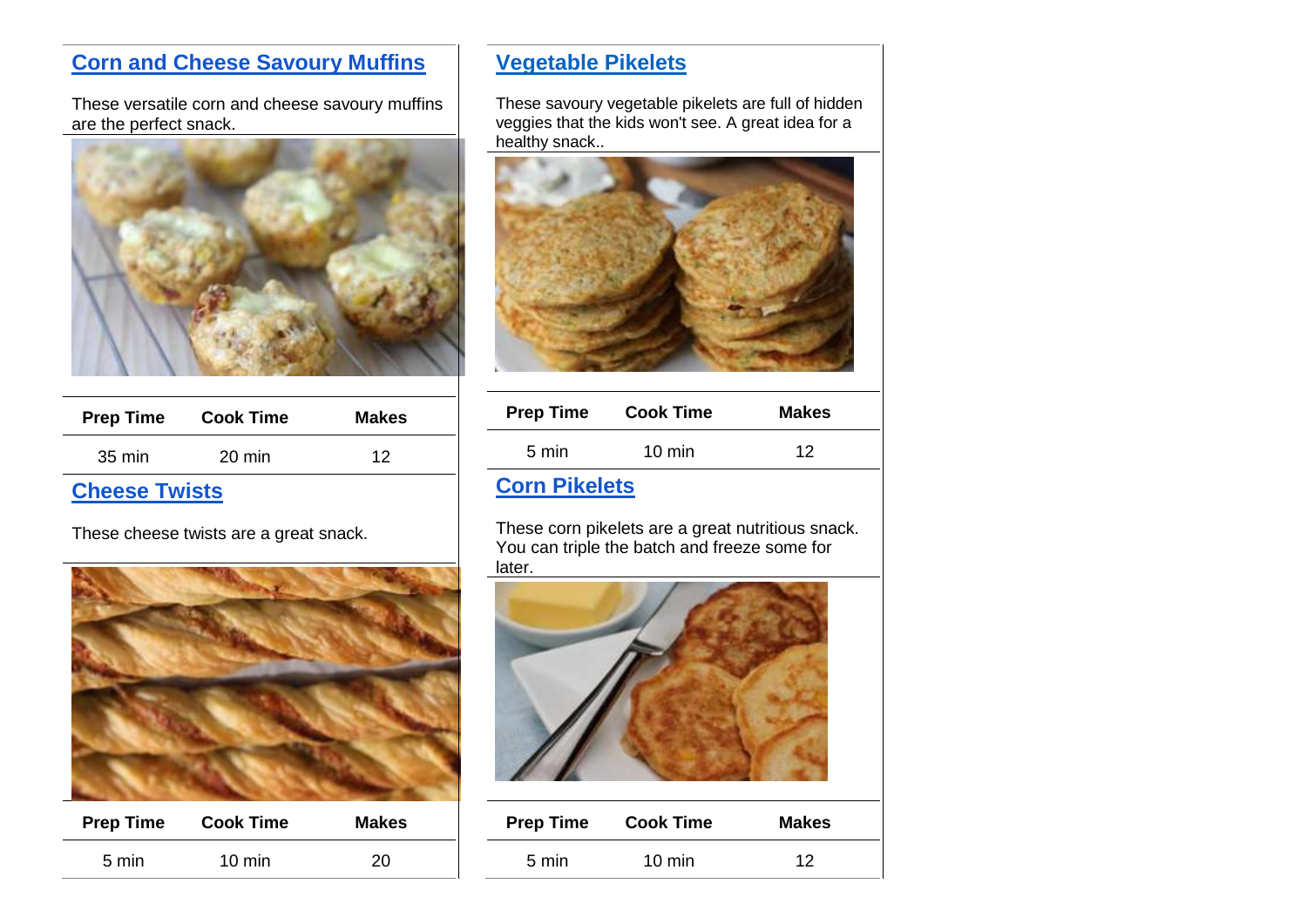#### **Sweet [Home Made Muesli Bars](http://www.kidspot.com.au/kitchen/recipes/homemade-muesli-bars-494?ref=page_view%2Crecipes)**

Muesli bars are a great snack but they can be expensive - and full of sugar, fat and who knows what else! Try making these healthy homemade muesli bars instead - your kids won't taste the difference



| <b>Prep Time</b> | <b>Cook Time</b> | <b>Makes</b> |
|------------------|------------------|--------------|
| $10 \text{ min}$ | 20 min           | 24           |

## **[Two ingredient Energy Bars](http://www.kidspot.com.au/kitchen/recipes/2-ingredient-energy-bars-3425?ref=page_view%2Crecipes)**

Wow. 2½ minutes. I wonder if the kids will eat dates…



|                                            | <b>Makes</b> | <b>Cook Time</b> | <b>Prep Time</b> |
|--------------------------------------------|--------------|------------------|------------------|
| $2.5 \text{ min}$<br>$0 \text{ min}$<br>12 |              |                  |                  |

## **[Apple and Zucchini Muffins](http://www.kidspot.com.au/kitchen/recipes/apple-and-zucchini-muffins-2192)**

These muffins are delicious and healthy! Make a batch in secret and feed them to the kids. Just don't tell them you have hidden zucchini in there.



| <b>Prep Time</b>              | <b>Cook Time</b> | <b>Makes</b> |
|-------------------------------|------------------|--------------|
| $10 \text{ min}$              | 20 min           | 12           |
| annat Aatland Anan oo Muffina |                  |              |

## **[Carrot, Oat and Orange Muffins](http://www.kidspot.com.au/kitchen/recipes/carrot-oat-and-orange-muffins-2789)**

Tasty and light, they're perfect for sneaking more veggies into the kids when they're not looking too!



| <b>Prep Time</b> | <b>Cook Time</b> | <b>Makes</b> |
|------------------|------------------|--------------|
| $10 \text{ min}$ | $20 \text{ min}$ | 12           |

## **[Basic Muffins with Variations](http://www.kidspot.com.au/kitchen/recipes/basic-muffins-with-variations-2048)**

This basic muffin recipe is a starting point to add your own variations. By adding a bit of this and that, you will have great tasting muffins. Just remember – no nuts.



| <b>Prep Time</b> | <b>Cook Time</b> | <b>Makes</b> |
|------------------|------------------|--------------|
| $10 \text{ min}$ | 25 min           | 12           |
|                  |                  |              |

#### **[Strawberry Cream Cheese Muffins](http://www.kidspot.com.au/kitchen/recipes/strawberry-and-cream-cheese-muffins-1508)**

The cream cheese in this recipe is a great substitute for butter..



| <b>Prep Time</b> | <b>Cook Time</b> | <b>Makes</b> |
|------------------|------------------|--------------|
| $10 \text{ min}$ | 20 min           | 12           |